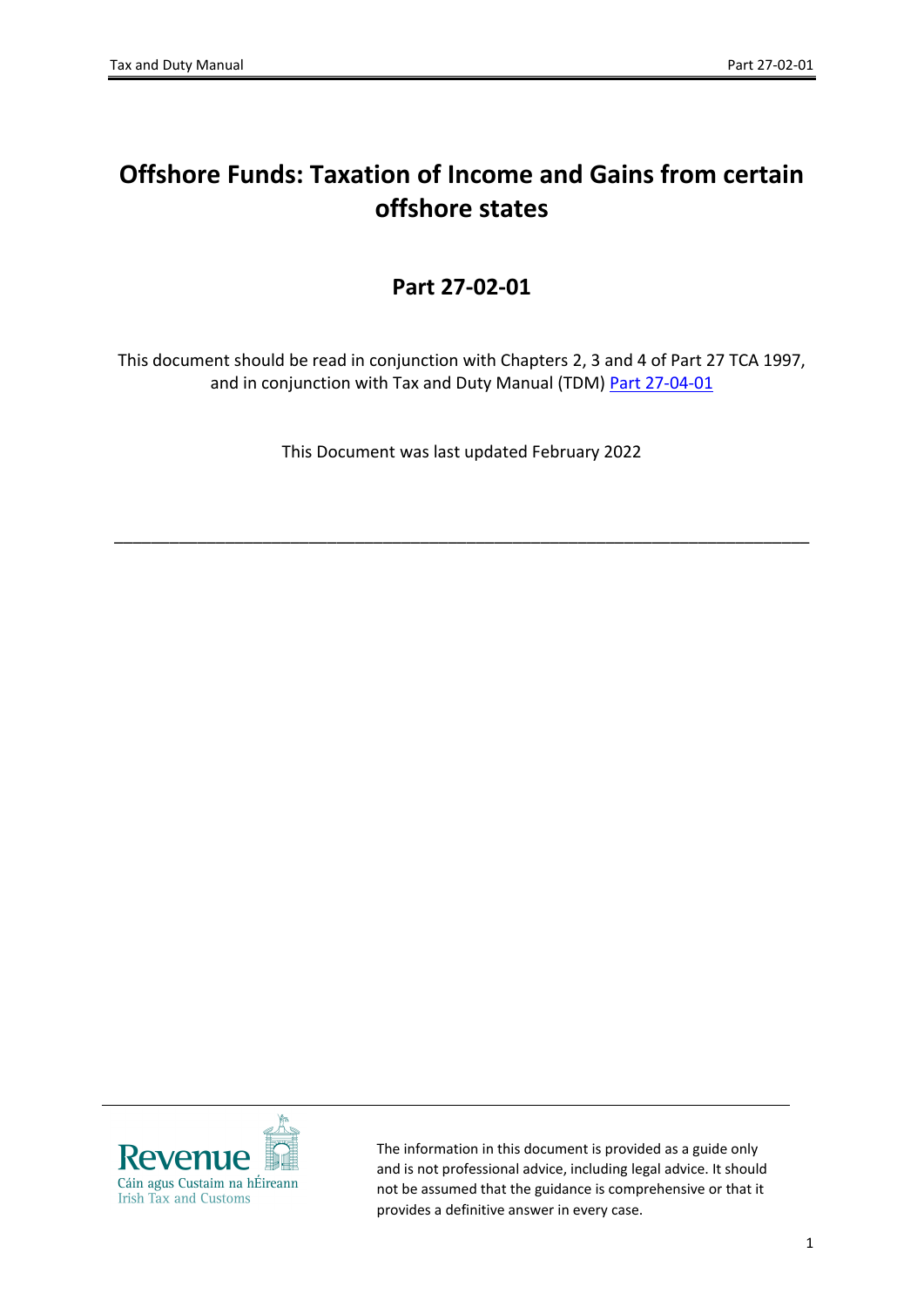## **Table of Contents**

| 1.    |                                                                                             |
|-------|---------------------------------------------------------------------------------------------|
| 1.1   |                                                                                             |
| 1.2   |                                                                                             |
| 2.    |                                                                                             |
| 3.    |                                                                                             |
| 3.1   |                                                                                             |
| 3.2   |                                                                                             |
| 3.2.1 | Exclusions from being a material interest [section 743(5), (6) & (8)] 6                     |
| 3.3   | What is a distributing fund [section 744 and Part 3, Schedule 19] 6                         |
| 4.    |                                                                                             |
| 5.    |                                                                                             |
| 5.1   |                                                                                             |
| 5.2   |                                                                                             |
| 5.3   |                                                                                             |
| 5.3.1 |                                                                                             |
| 5.3.2 |                                                                                             |
| 6.    |                                                                                             |
| 7.    |                                                                                             |
|       | Decision Tree 1: Is the investment an investment in an 'offshore fund'? 11                  |
|       |                                                                                             |
|       | Decision Tree 3a: Do any of the exclusions apply for investment in an overseas company?13   |
|       | Decision Tree 3b: Do any of the exclusions apply for investment in other offshore funds? 14 |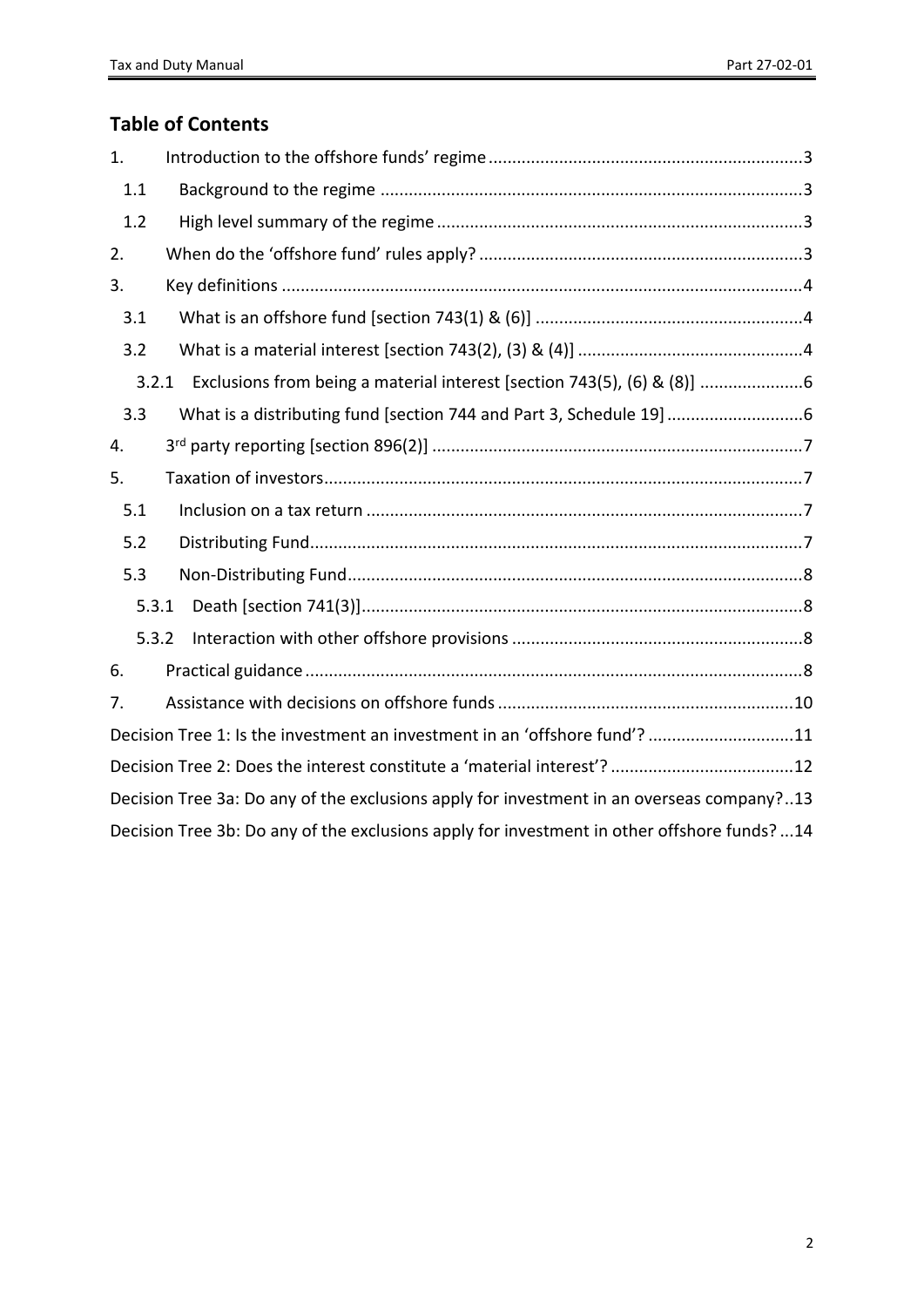# <span id="page-2-0"></span>1. Introduction to the offshore funds' regime

## <span id="page-2-1"></span>1.1 Background to the regime

Investment income and gains, such as dividends from a foreign company or a profit on the sale of shares in a foreign company, are generally taxed as they arise. That is, dividends are taxed under Income Tax when they are paid and the gain is taxed under Capital Gains Tax (CGT) when it is made.

Prior to the introduction of the 'offshore funds' regime in 1990, an Irish resident investor could defer a liability to Income Tax by allowing an offshore investment to accumulate offshore over a period of years as profits were reinvested. When the investment was eventually realised, the profit element was a capital gain. CGT treatment was more advantageous to the investor than Income Tax treatment as the payment of tax was deferred until the realisation of the investment and a lower rate of tax would often arise.

## <span id="page-2-2"></span>1.2 High level summary of the regime

There are two distinct parts to the offshore funds' regime, depending on where the offshore fund is located:

- (i) Offshore funds located in an EU or EEA state, or in an OECD member with which a double tax agreement has been signed: Tax and Duty Manual (TDM) [Part](https://www.revenue.ie/en/tax-professionals/tdm/income-tax-capital-gains-tax-corporation-tax/part-27/27-04-01.pdf) [27-04-01](https://www.revenue.ie/en/tax-professionals/tdm/income-tax-capital-gains-tax-corporation-tax/part-27/27-04-01.pdf) sets out the taxation of income and gains relating to these offshore funds.
- (ii) Offshore funds located in other territories: This TDM Part 27-02-01 outlines how Irish resident investors are taxed on income and gains from their investment in such offshore funds.

This manual is a summary of the key features of the regime, as it applies to offshore funds in both jurisdictions mentioned in (i) and (ii), as well as the specific rules that apply to offshore funds located outside of the EU, EEA and OECD member states with which we have a double tax agreement, and is not a complete analysis of all aspects thereof.

The taxation of foreign life assurance policies and deferred annuities, which may sometimes be confused with offshore funds, is set out in [TDM](https://www.revenue.ie/en/tax-professionals/tdm/income-tax-capital-gains-tax-corporation-tax/part-19/19-05-02.pdf) [Part](https://www.revenue.ie/en/tax-professionals/tdm/income-tax-capital-gains-tax-corporation-tax/part-19/19-05-02.pdf) [19-05-02](https://www.revenue.ie/en/tax-professionals/tdm/income-tax-capital-gains-tax-corporation-tax/part-19/19-05-02.pdf).

There are a number of Decision Trees set out at the end of this manual to help determine whether or not an offshore investment is an investment in an offshore fund.

# <span id="page-2-3"></span>2. When do the 'offshore fund' rules apply?

A person who has a "material interest" in an "offshore fund" will be subject to what is often referred to as the 'offshore fund regime', as outlined below. The tax treatment will depend on whether the fund is a "distributing fund" or not.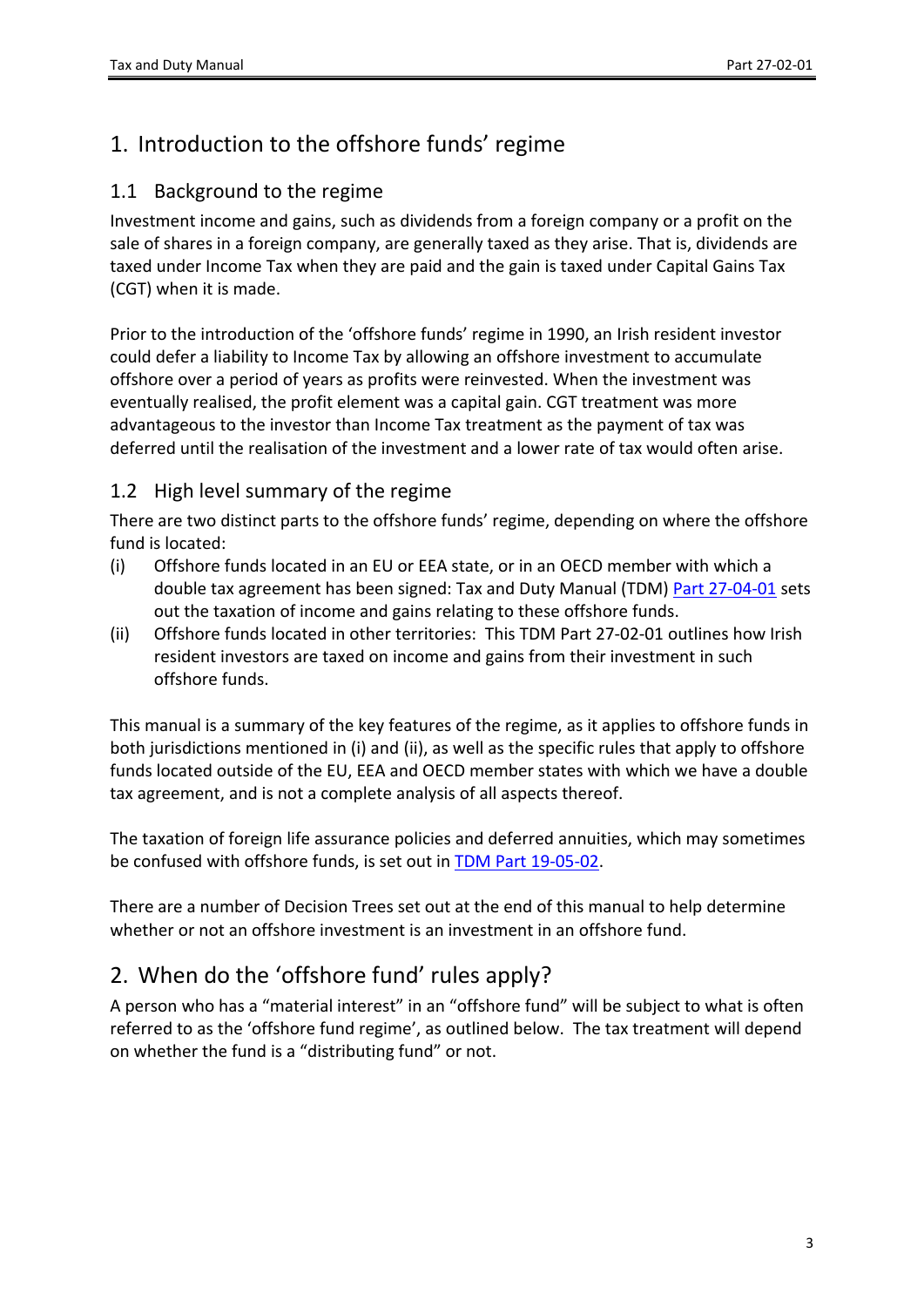# <span id="page-3-0"></span>3. Key definitions

## <span id="page-3-1"></span>3.1 What is an offshore fund [section 743(1) & (6)]

An interest in any of the following may be an interest in an offshore fund for the purposes of this manual:

- (a) A company resident outside the State (referred to as "overseas companies");
- (b) A unit trust scheme the trustees of which are resident outside of the State; or
- (c) Any arrangements, other than companies and unit trusts coming within paragraph (a) and (b) above, which take effect by virtue of the law of a territory outside the State, and which create legal rights of a kind with co-ownership. Arrangements which are treated as transparent for tax purposes and where the investor is taxed on the income as it arises, do not come within the offshore funds legislation.

It is important to note that an 'interest' is not defined. For example, in relation to a company it is not limited to holding shares in a company.

Where the interest is in a company, unit trust or co-ownership which is established in an EU / EEA Member State, or an OECD member state with which Ireland has a double tax agreement, then regard should be had to [TDM](https://www.revenue.ie/en/tax-professionals/tdm/income-tax-capital-gains-tax-corporation-tax/part-27/27-04-01.pdf) [Part](https://www.revenue.ie/en/tax-professionals/tdm/income-tax-capital-gains-tax-corporation-tax/part-27/27-04-01.pdf) [27-04-01](https://www.revenue.ie/en/tax-professionals/tdm/income-tax-capital-gains-tax-corporation-tax/part-27/27-04-01.pdf) for periods from 1 January 2001 onwards.

## <span id="page-3-2"></span>3.2 What is a material interest [section 743(2), (3) & (4)]

An interest in an offshore fund will be a material interest if, at the time the person acquired it, it would be reasonable to consider that at some time during the next 7 years that person would be able to realise the value of the interest, either by way of transfer, surrender or in any other manner.

It is useful to split having a material interest in an offshore fund into its three component parts:

- 1. There must be an investment in an offshore fund;
- 2. That investment **can** be realised within 7 years;

It is important to note that this is an objective test, and not a subjective one. A taxpayer cannot simply say that they did not intend to realise the investment within 7 years: if a secondary market, a grey market or an option to call for redemption exists, or any other mechanism whereby the investment could be expected to be realised, then this test will be met.

Where there is a put / call option in place allowing the investor to either call on other investors or on the offshore fund itself to buy the investment within the 7 year period, this test will be met. The fact that there may be some potential commercial difficulties with realising the value does not, in the absence of any legal or regulatory restrictions, change the fact that it would be reasonable to consider that the investor would be able to realise the value of the investment within 7 years.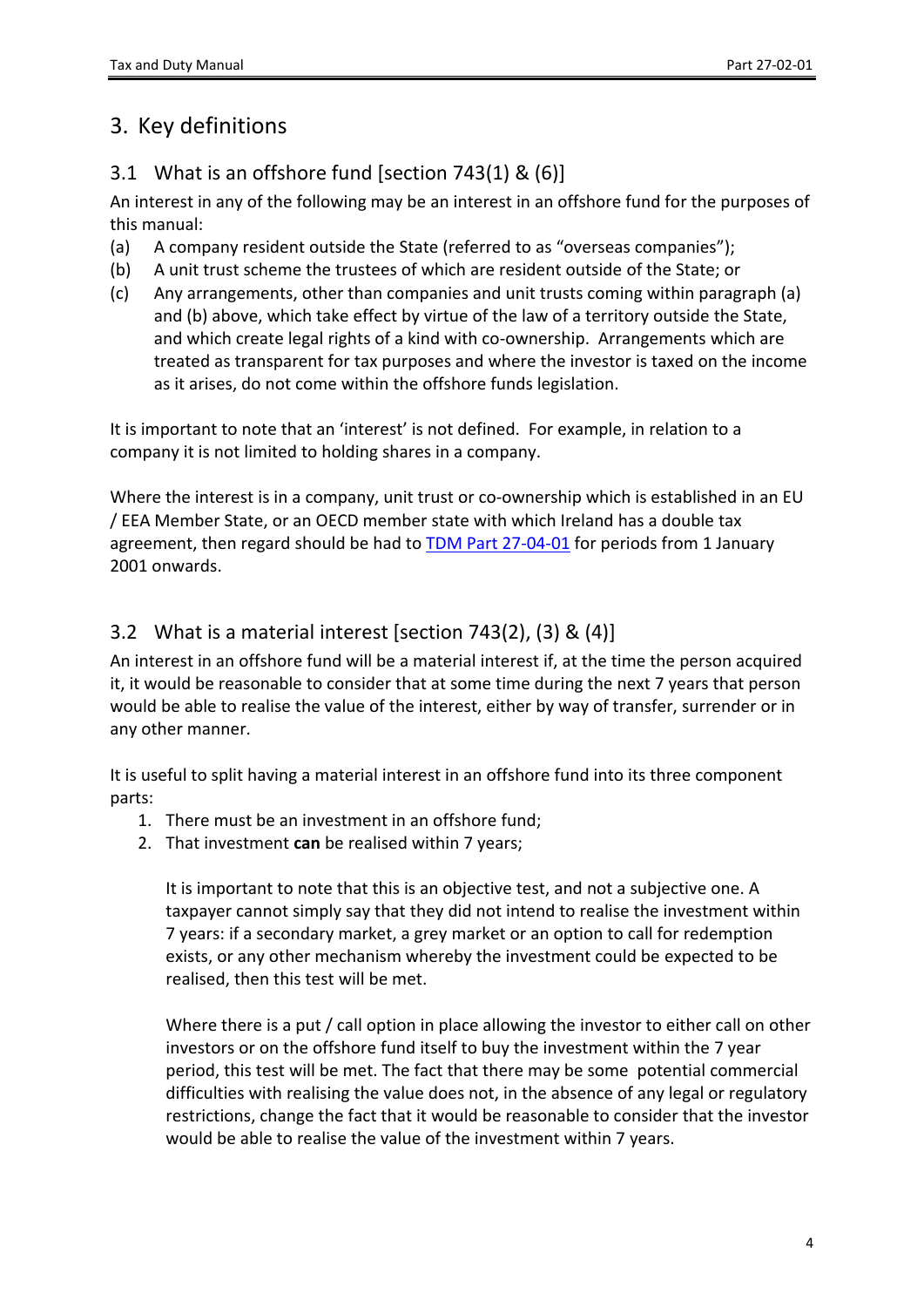### **Example**

Catherine owns 1% of a Cayman fund that invests in global equities, which is an offshore fund. For the first 7 years, Catherine has the right to call for a redemption of her investment. However, the Cayman fund has a 10% annual redemption limit, with redemptions carried out on a first come first served basis each year. Would it be reasonable to consider that Catherine will be able to redeem the value of her investment within 7 years?

While Catherine does not have the power to force the fund to redeem her investment, at the date of investment it would not be expected that 70% (10% over 7 years) of the investors would call for a redemption. Therefore, while Catherine may not exercise her power to call for a redemption in year 1 the fact that it would be reasonable to expect that if she did, her investment would be redeemed, means that she would be able to realise her investment and therefore that this is a material interest in an offshore fund.

3. The amount realised is proportionate to the value of the underlying assets in the offshore fund.

Realising the value of an interest means being able to obtain cash, or other assets, which the interest represents in the market value of the net assets of the company, trust or arrangements (section 743(3)). The value of the assets should be taken as the net asset value of the assets of the offshore fund (being the value of the assets less any associated liabilities). The presence of debt within the offshore fund should not impact on whether or not an interest in the offshore fund is a material interest.

Where a person expects to realise more or less than the market value, as will often be the case with quoted shares in a trading company, their holding will not be a material interest. However, if shares in a quoted company generally track the underlying asset values, it may constitute a material interest in an offshore fund. Essentially, if the offshore fund is little more than a "wrapper" for an investment in an underlying asset or assets, an interest in that offshore fund will most likely be a material interest.

### **Example 1**

Joan wants to invest in Indian property. Rather than invest directly in the property she decides to buy shares in an Indian company which only holds one asset – the property. The value of the shares in the Indian company will always reflect the value of the property it holds. The property can be described as 'wrapped' in the company.

A direct investment in the property would not be an investment in an offshore fund, but the investment via the Indian company is.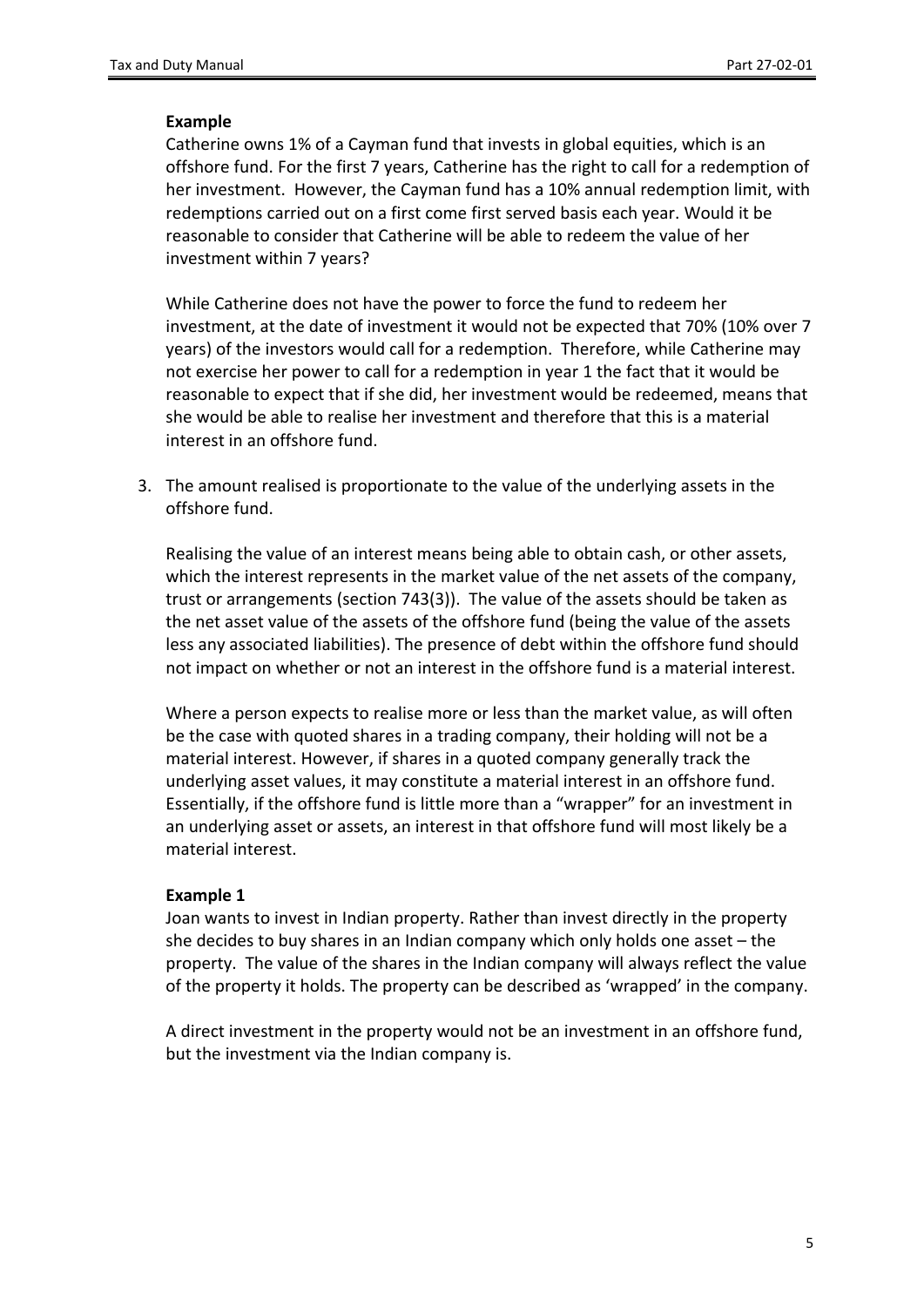### **Example 2**

John buys shares in a quoted Indian manufacturing company. The value of the shares is very unlikely to directly track the value of the underlying assets, as they will reflect market sentiment on trading conditions etc.

This is an investment in an offshore fund, but it is not a material interest. The reason is it not a material interest is that it would be reasonable to consider that the value of John's investment will not track the value of the assets within the company.

<span id="page-5-0"></span>3.2.1 Exclusions from being a material interest [section 743(5), (6) & (8)]

A number of interests in companies, unit trusts or arrangements are specifically excluded by section 743(5) from constituting a 'material interest' as follows:

(a) Loan capital issued in the ordinary course of a banking business; or

(b) A right arising under a normal policy of insurance.

Shares held by an Irish company in an overseas trading company are specifically excluded by section 743(6) from being a 'material interest'. This is to ensure that overseas trading ventures are not accidentally brought within the regime. The conditions that must be met for such shares to be excluded are:

- (a) The shares are held by a company for the purposes of its trade, or the trade of another company which is under common control (within the meaning of section 432);
- (b) The shares confer at least 10% of the voting rights and a right to at least 10% of the assets on a winding up of the overseas company;
- (c) The shares of the overseas company are held by 10 or fewer persons and all shares confer both voting rights and a right to assets on a winding up; and
- (d) The shares are voting shares which carry a right to assets on a winding up and they only met the 7 year return of value test when they were acquired by a company because:
	- (i) The company has entered into buy-out arrangements with another shareholder under which the company may sell its shares in the overseas company; or
	- (ii) It is provided that the overseas company will be wound up within a 7 year period.

Interests in an overseas company are specifically excluded by s.743(8) from being a material interest if:

- (a) The person who holds the interest has a right to have the overseas company wound up; and
- (b) On a winding up, the person who holds the interest is entitled to more than 50% of the assets of the company.

## <span id="page-5-1"></span>3.3 What is a distributing fund [section 744 and Part 3, Schedule 19]

The default position is that unless a fund applies to, and is certified by, Revenue, as a distributing fund it is a non-distributing fund.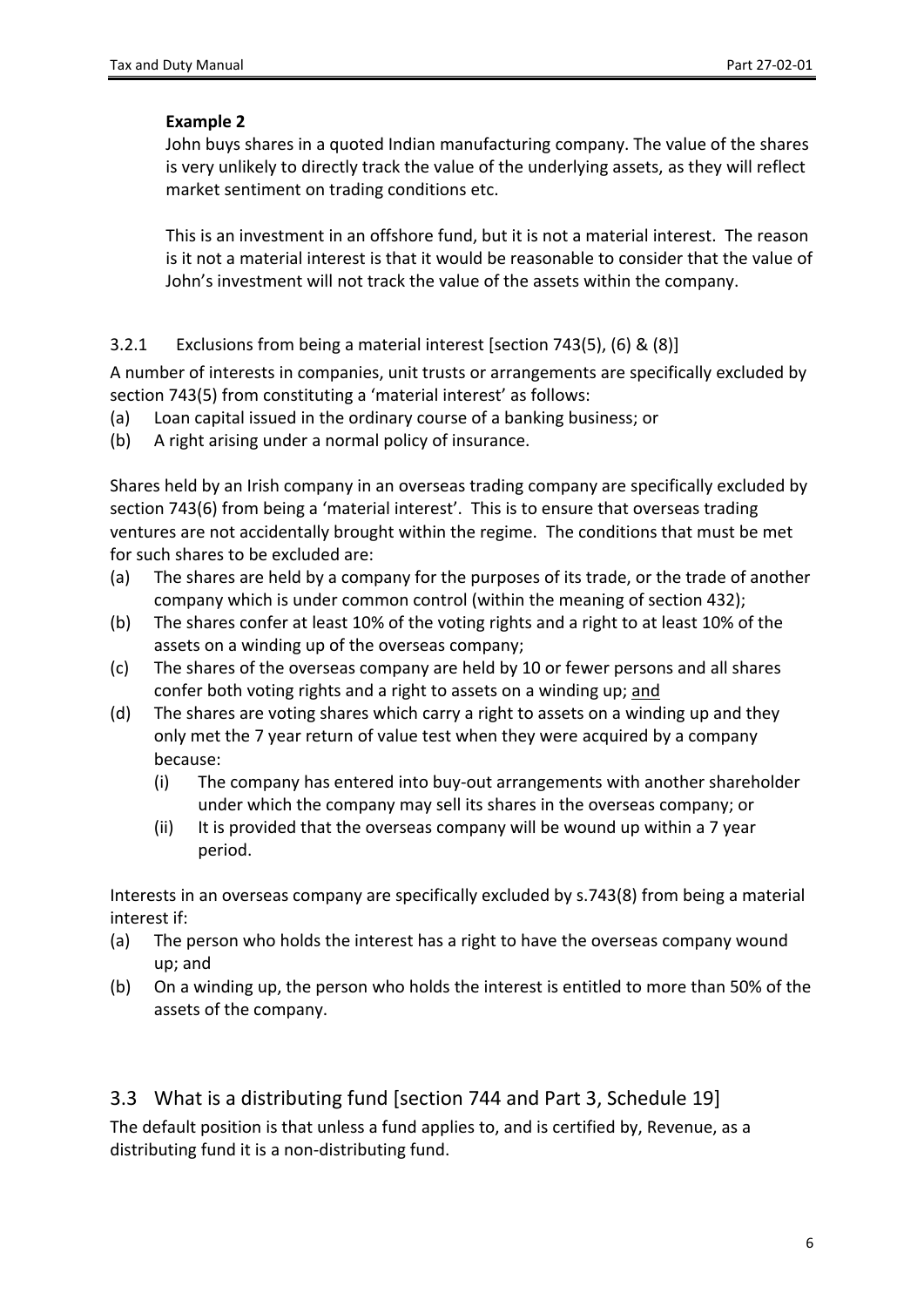To secure approval as a distributing fund the fund must apply to Revenue for "distributor" status. The fund has to satisfy a range of conditions for the accounting period in question, one of which is that it distributes at least 85% of its income to its unit holders. A fund is only a distributing fund in respect of an accounting period if it is certified by Revenue as such a fund. A fund must apply to Revenue to be certified as a distributing fund for an accounting period within 6 months of the end of that accounting period.

As the name suggests, a non-distributing fund accumulates rather than distributes its profits to its unit holders from year to year.

#### <span id="page-6-0"></span> $\overline{4}$ . 3<sup>rd</sup> party reporting [section 896(2)]

Where a person has acted as an intermediary in relation to a material interest in an offshore product, that person has certain reporting obligations. Those reporting obligations, which are set out in s.896(2), are outlined in [TDM](https://www.revenue.ie/en/tax-professionals/tdm/income-tax-capital-gains-tax-corporation-tax/part-38/38-03-07.pdf) [Part](https://www.revenue.ie/en/tax-professionals/tdm/income-tax-capital-gains-tax-corporation-tax/part-38/38-03-07.pdf) [38-03-07,](https://www.revenue.ie/en/tax-professionals/tdm/income-tax-capital-gains-tax-corporation-tax/part-38/38-03-07.pdf) and failure to correctly return the details carries a penalty of €4,000 per failure.

## <span id="page-6-1"></span>5. Taxation of investors

## <span id="page-6-2"></span>5.1 Inclusion on a tax return

In the year where a person acquires a material interest in an offshore fund outside of the EU or EEA, or an OECD member state with which Ireland has a double taxation agreement, that person is a chargeable person who must file a Form 11 or Form CT1 as appropriate[s.896(5)]. For those completing a Form 11, Panel E under "other offshore products" should be completed.

Where there is a payment from, or a disposal of an interest in, an offshore fund that amount must be included in the Form 11 or Form CT1, as appropriate.

Income and gains relating to material interests in offshore funds should not be coded against tax credits [refer to [TDM](https://www.revenue.ie/en/tax-professionals/tdm/income-tax-capital-gains-tax-corporation-tax/part-41a/41a-01-01.pdf) [Part](https://www.revenue.ie/en/tax-professionals/tdm/income-tax-capital-gains-tax-corporation-tax/part-41a/41a-01-01.pdf) [41A-01-01](https://www.revenue.ie/en/tax-professionals/tdm/income-tax-capital-gains-tax-corporation-tax/part-41a/41a-01-01.pdf) for more details on coding income].

## <span id="page-6-3"></span>5.2 Distributing Fund

**Income payments** from a distributing offshore fund to an investor who holds a material interest are subject to income tax under the general principles of taxation. Therefore, income arising from foreign securities/ possessions outside the State is taxable under Case  $III<sup>1</sup>$ . Income tax, USC and PRSI may therefore all be applicable. These amounts should be declared under "Income from sources not shown elsewhere" (under Panel F on Form 11).

Payments in respect of **disposals** are subject to CGT at a rate of 40% for disposals on or after 12-Feb-1998 [section 747A]. As this payment is liable to CGT rather than income tax, USC and PRSI do not apply. These disposals should be declared at Panel L on Form 11 "Capital Gains" for "Offshore Funds (S. 747A) chargeable at 40%".

<sup>&</sup>lt;sup>1</sup> In accordance with Section 18(2)(e) and (f) TCA 1997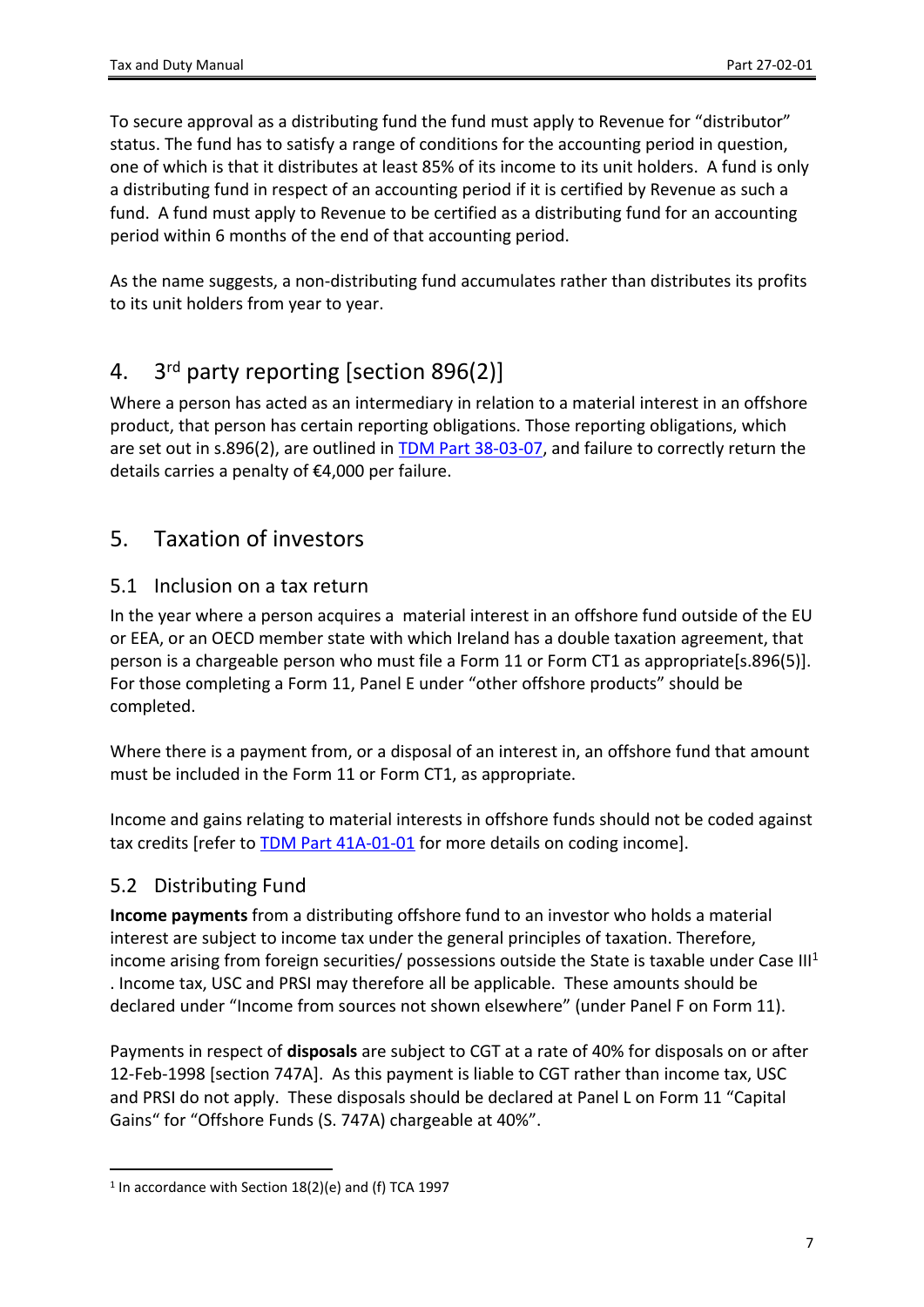The individual accounts for any tax due under self-assessment.

For the Form CT1, Section 5 "Other Offshore Products" should be completed accordingly.

## <span id="page-7-0"></span>5.3 Non-Distributing Fund

**Income payments** from a non-distributing offshore fund to an investor who holds a material interest are subject to income tax under the general principles of taxation and taxable under Case III. Income Tax, USC and PRSI may therefore all be applicable.

Where a person **disposes** of a material interest in a non-distributing offshore fund, income tax under Case IV will apply [section 745/Schedule 20]. Although these disposals are charged to income tax, gains on disposals of material interest in non-qualifying offshore funds are calculated according to normal CGT rules. However, costs of acquisition will not be indexed for inflation in calculating gains. As this is income determined in accordance with Chapter 2 of Part 27, USC and PRSI apply [as they are not excluded from so applying by section 531AM(1)(b)(iii)(VII)].

Where the computation results in a loss, the disposal is treated as giving rise to neither a gain nor a loss, i.e. losses are ignored [Schedule 20, paragraph 3(2)].

These gains should be declared under "Income from sources not shown elsewhere" (under Panel F on Form 11).

The individual accounts for any tax due under self-assessment.

For the Form CT1, Section 5 "Other Offshore Products" should be completed accordingly.

### <span id="page-7-1"></span>5.3.1 Death [section 741(3)]

On death, a person who held a material interest in a non-distributing offshore fund is deemed to have disposed of that interest immediately before death for its market value on that date.

### <span id="page-7-2"></span>5.3.2 Interaction with other offshore provisions

Where in a case both the offshore funds' regime and the anti-avoidance rules in section 590, section 579, section 579A or section 806 (and associated provisions) apply, section 746 sets out how the two regimes are to interact.

## <span id="page-7-3"></span>6. Practical guidance

Where a taxpayer has invested in an offshore product through an intermediary, the taxpayer should ask the intermediary whether or not they have invested in a material interest in an offshore fund. Given the intermediary's reporting obligations (refer to part 4 above) they must be in a position to provide this information.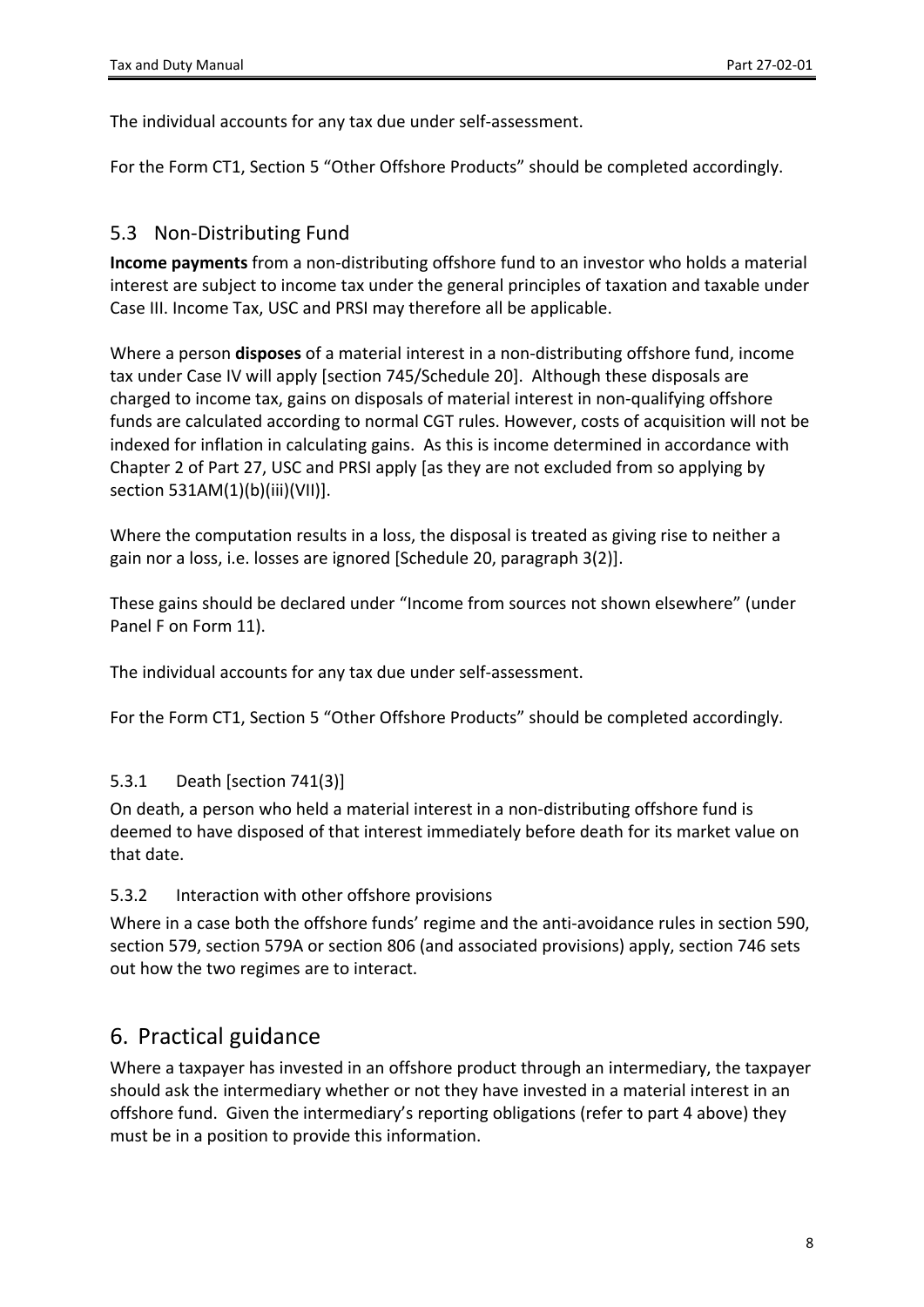For Revenue officers examining offshore investments, or taxpayers who did not use an intermediary, the only way to correctly identify if an investment is a material interest in an offshore fund is to carefully examine the terms under which it was made. For many, this will mean examining the prospectuses, offering memorandum, financial statements and marketing material regarding the fund structure.

In general terms, an interest in either:

- an open-ended investment fund, or any variable capital company; or
- a close ended investment fund with a predetermined redemption / termination date within 7 years

is likely to constitute a material interest in an offshore fund. However, as with all offshore investments, it is necessary to look at the terms of the investment.

While an investment in an Exchange Traded Fund (ETF) would generally represent a material interest in an offshore fund, investments in Exchange Traded Commodities (ETC) can vary and may be a debt security. If an ETC is a debt security, then it will be taxed in accordance with general taxation principles. A review of the exchange traded product is important to ascertain what tax treatment applies.

Key issues to look out for include:

- Check if there is a wrapper around any underlying investment (refer to Example 1 above).
	- A taxpayer may think that they have invested in property but the investment may really be in a local company which owns the property. In many jurisdictions the preferred method of investing in property is through a local corporate vehicle, which will then be an offshore fund.
	- Foreign property may have been bought jointly with other investors. The exact nature of this should be examined to determine whether or not it is a coownership to which the offshore funds' rules apply.
	- Products which track financial markets may be structured as bonds, which are not offshore funds, or they may be structured in a way that is an offshore fund.
	- UK "Individual Savings Accounts", also known as ISAs may be offshore funds. Different ISAs have different structure so it is important to look at the structure of the ISA in question. Some investment ISAs will turn an investment in quoted shares (unlikely to be an offshore fund) into a holding in an investment trust (likely to be an offshore fund).

### **It is not the underlying asset which determines the tax treatment, but the nature of the vehicle in which the investment is made, and the terms upon which that investment was made.**

- Statements for Money Market funds often look very similar to deposit account statements. Deposit accounts are not offshore funds while investments in money market funds may be.
- The address on the statement may be a broker's address rather than the address of the offshore fund. A Jersey brokerage address for a Luxembourg fund may make a 'good' location fund look like a 'bad' location fund.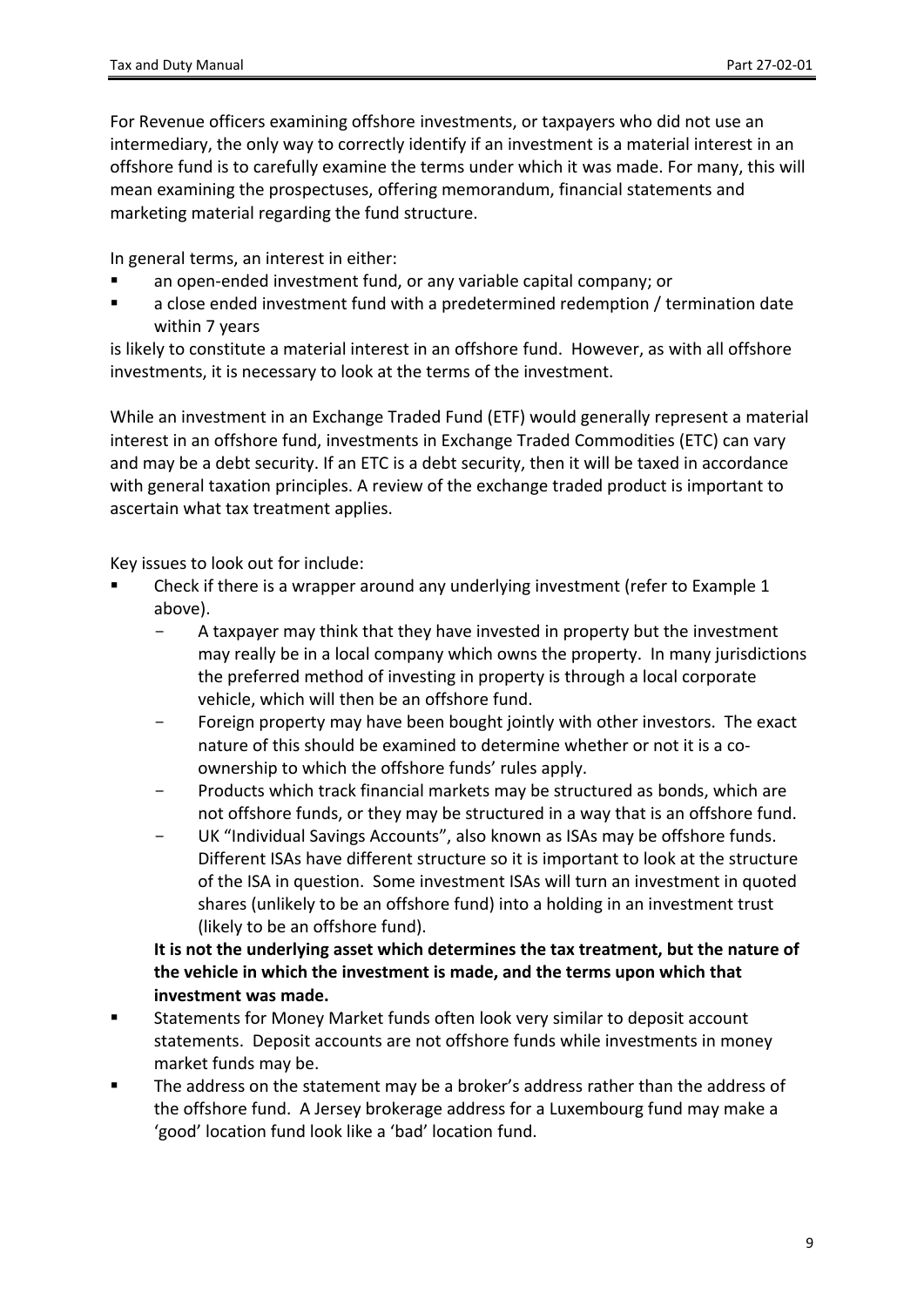Synthetic fund products, which aim to mirror the performance of an actual fund, may or may not be offshore funds, the taxpayer should check with their financial advisor as to the composition of the fund.

The following 4 pages contain 4 decision trees, which build upon each other.

- **The first allows you to determine whether or not it is likely that the investment is in an** 'offshore fund'.
- **The second allows you to determine whether or not the investment is likely to be a** 'material interest in an offshore fund'
- The third and fourth are alternatives depending on the nature of the offshore fund, and examine whether the specific exclusions from being a 'material interest in an offshore fund' apply.

## <span id="page-9-0"></span>7. Assistance with decisions on offshore funds

The legislation surrounding offshore funds is complex.

Any taxpayer who believes that they may hold a 'material interest in an offshore fund' on which there is an undeclared tax liability should seek advice from a qualified advisor who has particular expertise in this area.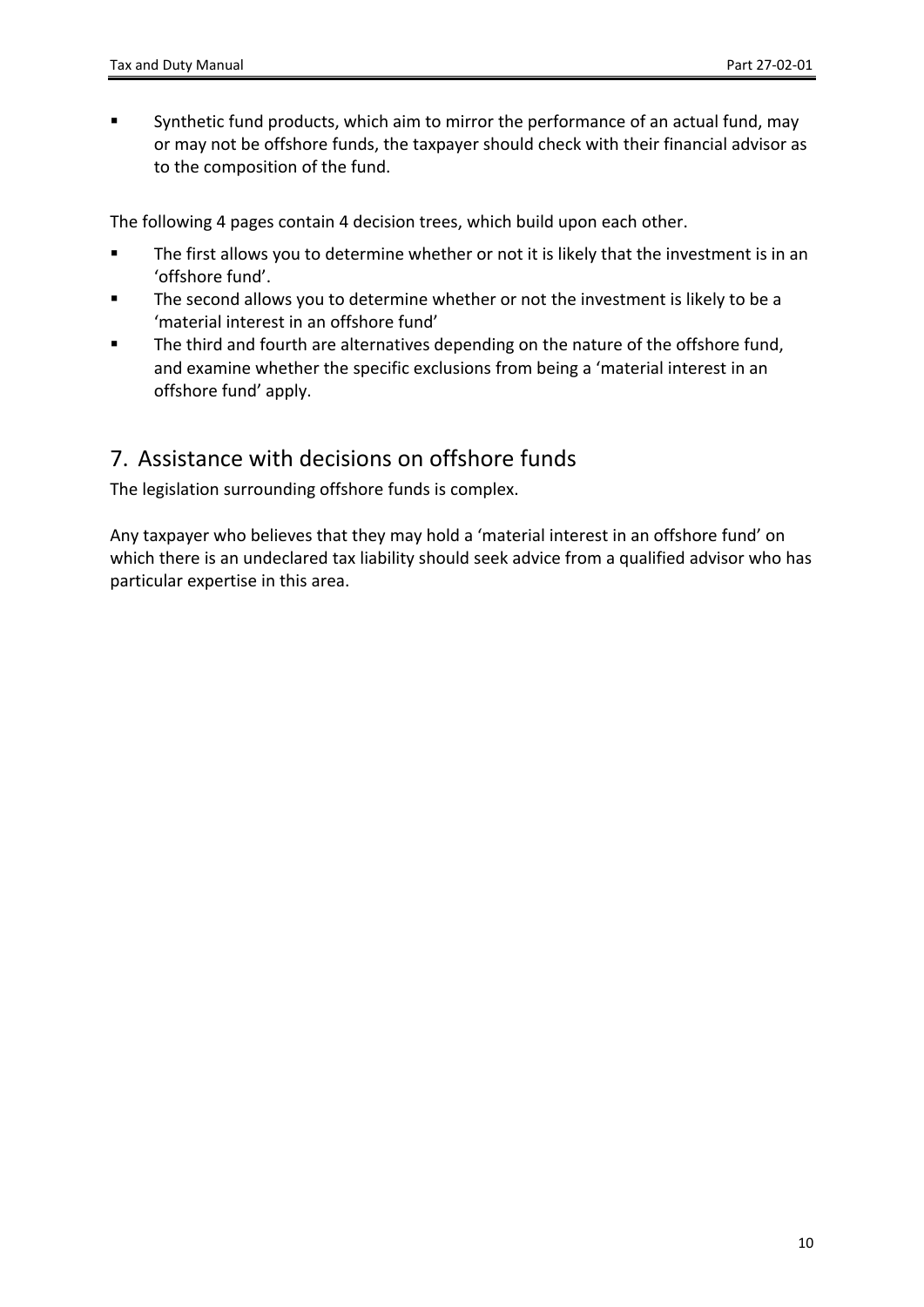# <span id="page-10-0"></span>Decision Tree 1: Is the investment an investment in an 'offshore fund'?

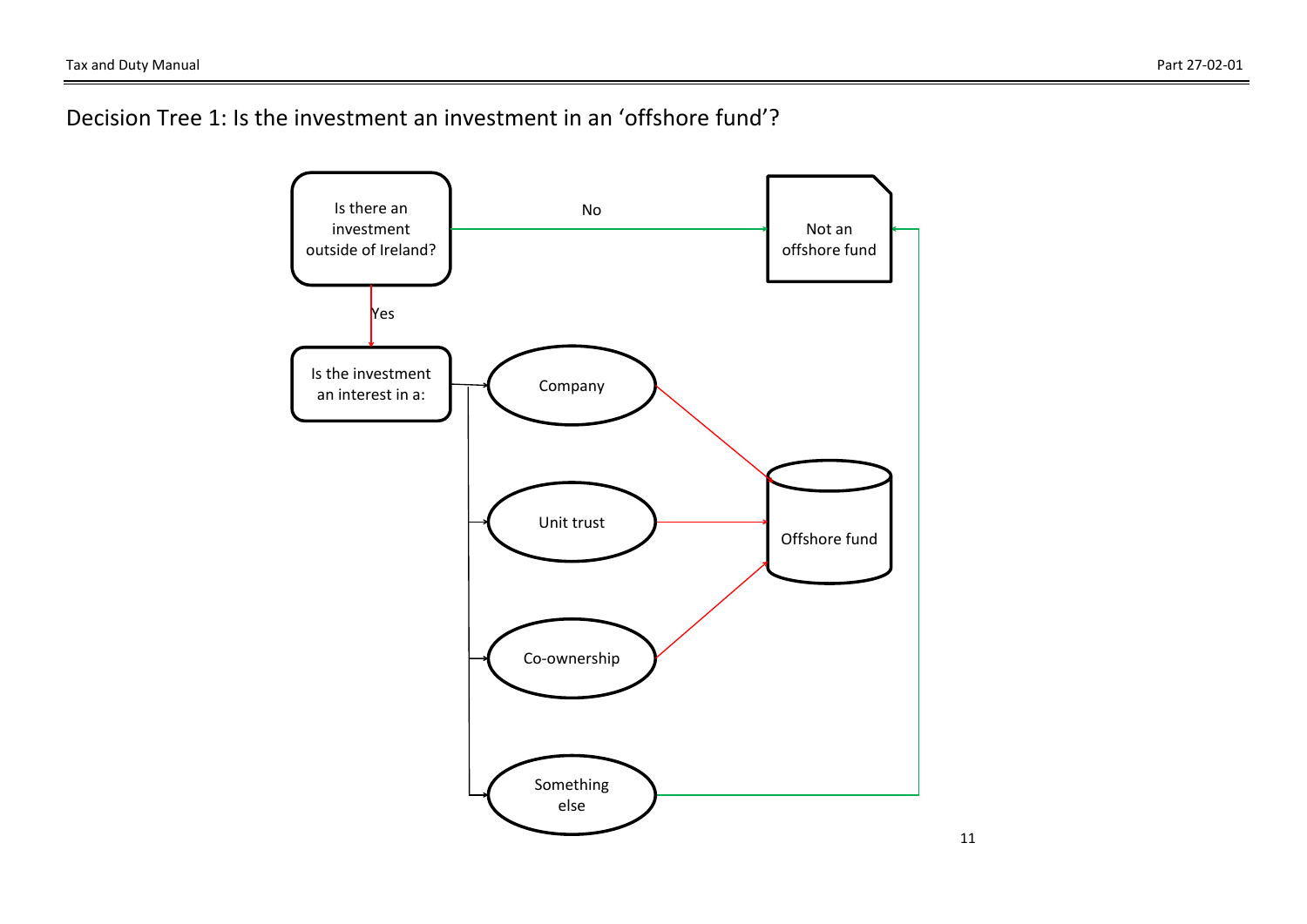# Decision Tree 2: Does the interest constitute a 'material interest'?

<span id="page-11-0"></span>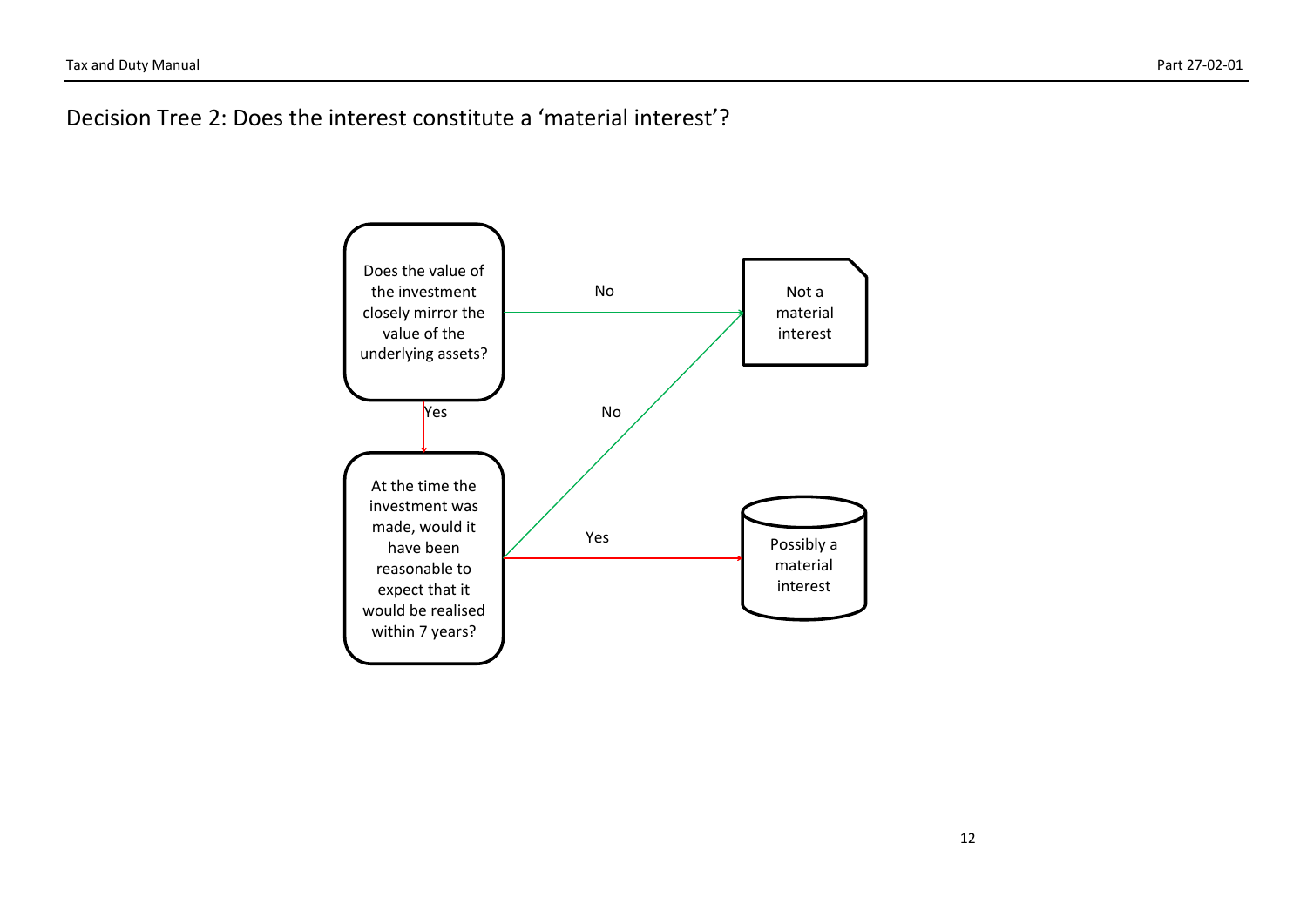# Decision Tree 3a: Do any of the exclusions apply for investment in an overseas company?

<span id="page-12-0"></span>